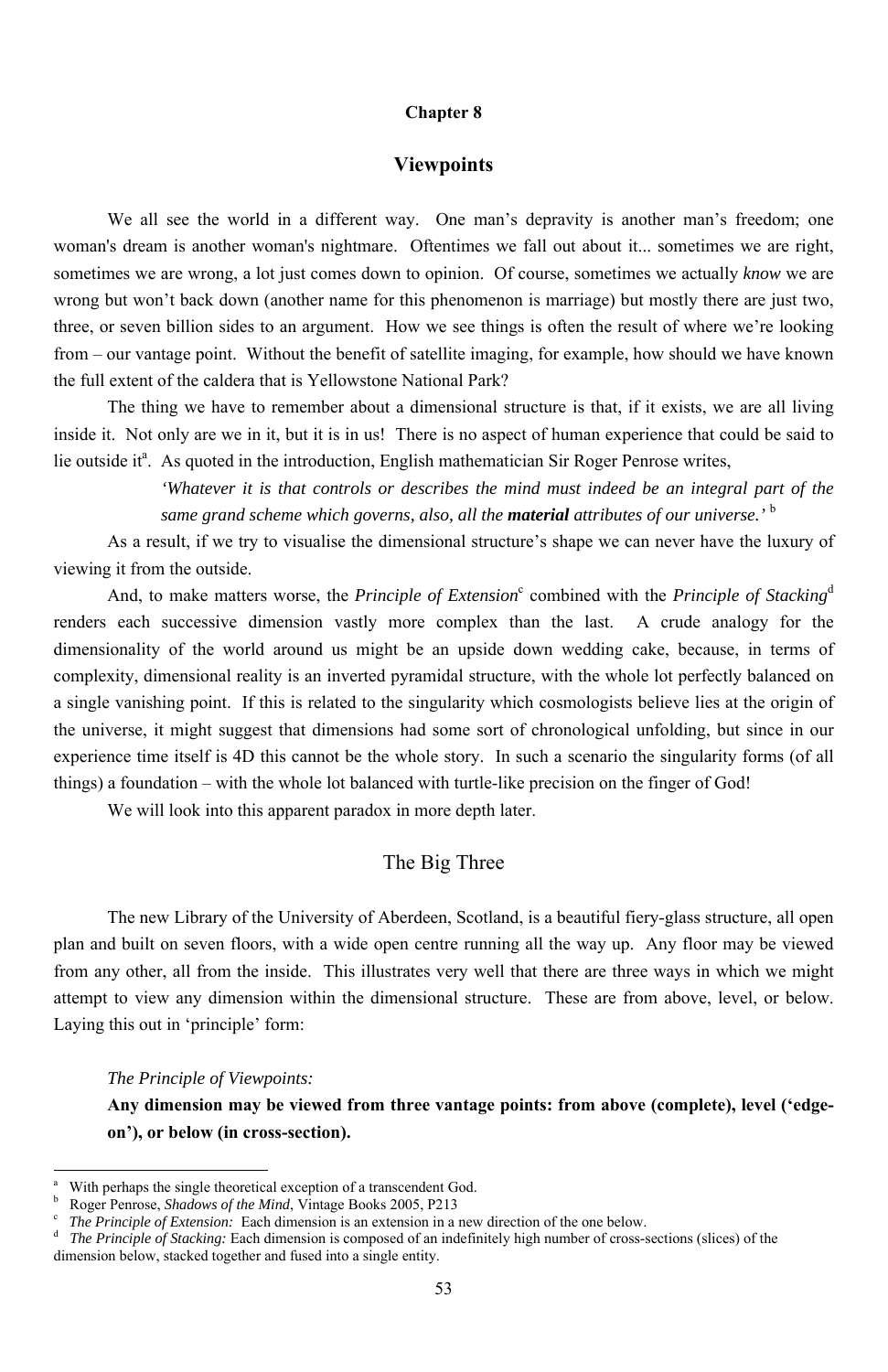• *A playgroup.* Say no more!!

Obviously you can't view the bottom from below or the very top of a finite dimensional structure from above, but you get the idea. In theological terms the Revelation of John records God as saying on no less than four occasions that he is *"the First and the Last"* so – all turtles aside – those book-ending dimensional viewpoints may already have been laid claim to!

Briefly now, let's consider each of the three viewpoints...

*Reflection*... If you ever find your head in a knot trying to visualise any dimensional problem at all – no matter how complex – simply refer back to *Sphere* and *A Square*, where the solution is gifted to us in simple geometrical representations. They had all the answers in 1884 and they still have them now. Nothing in this book is new, in principle. All I am doing is *applying* the principles to this grand mystery we call the world.

*Sphere* could see Flatland in all its 2D glory. As in our own world, looking down from above is always the best vantage point from which to take in any situation. Here are a few everyday examples of this principle in action:

## From Above

- *A letter*. You would not lay your head on the desk to read a letter. You must look down upon it in order to take in whatever you are trying to read.
- *Snooker.* Players assess the position of the balls from above before taking their eye-level shot.
- *Police helicopters*. We've all watched aerial film of some desperado trying to jump over garden walls and hide in a wheelie bin. They are fun to watch (am I sad?) because we all know with a touch of real life dramatic irony that they are about to get nicked.
- *A battle-plan.* Always better conducted with an overall knowledge of what is going on. Any commander on the ground with only an immediate visual on a situation is at a disadvantage, which explains the importance of military communications; I've heard it said that Hitler was like Genghis Khan with a telephone! • *A debate.* The audience must weigh up the intellectual credibility of the arguments presented, and gain an overview before arriving at a decision.

• *A courtroom.* Emotions run high, but it is the Judge's job to remain above them. He or she must somehow retain a detached and impartial viewpoint to give justice a chance.

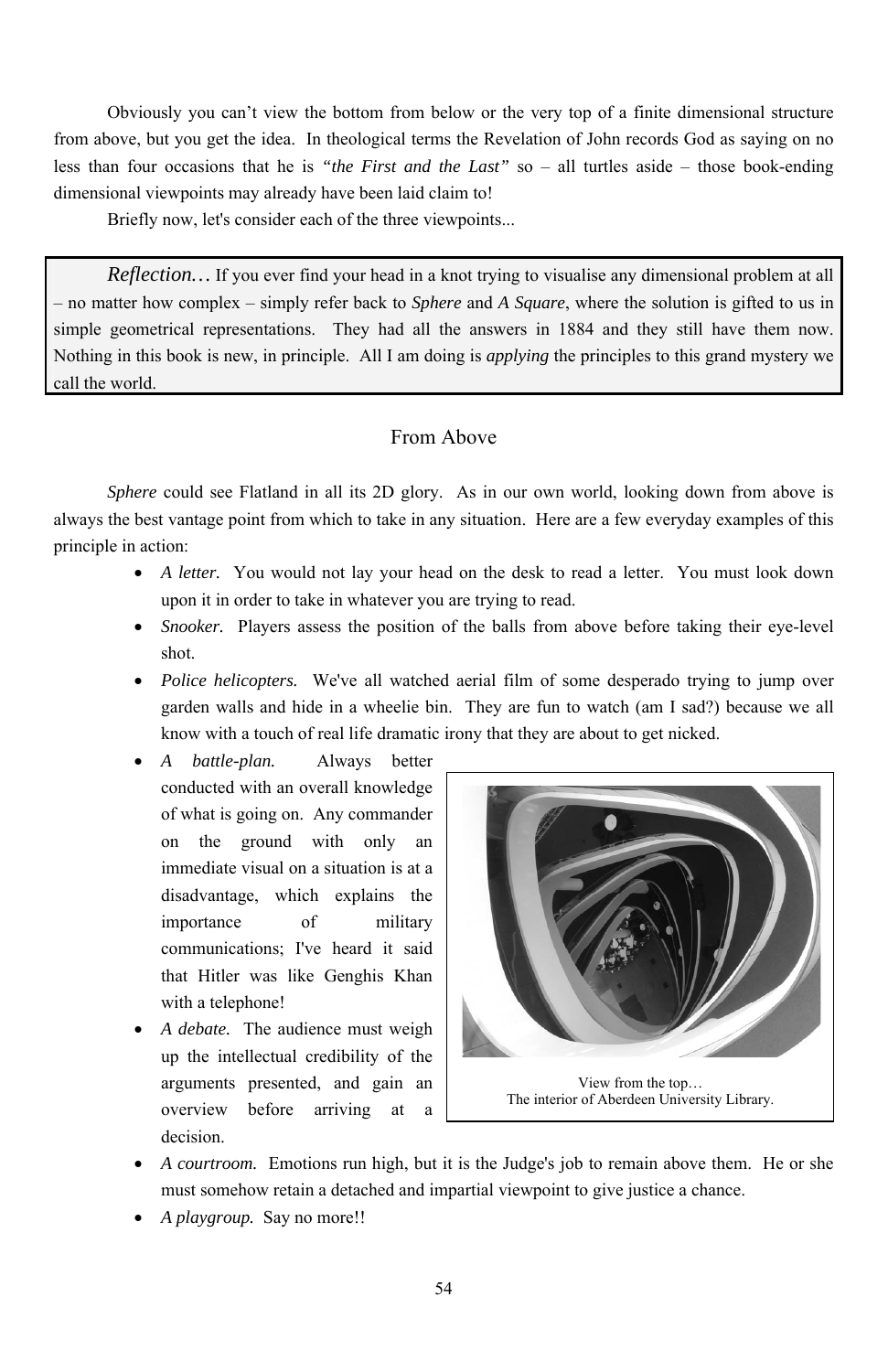You will notice that not all these examples are of a *physical* bird's eye view. They include the moral, the emotional and the intellectual. Of course we might consider the debate or the Judge to be overviews in metaphor only, but as the book progresses we will see that if the pattern of the structure rules reality, *everything* must exist within and as an aspect of the dimensional structure, including the mind and emotions, obeying all the same basic *Flatland* principles.

## On the Level

This is not so easy. Edwin Abbott Abbott had to equip *A Square* with all manner of a-geometrical superfluity (such as fog and shiny edges) to help him cope with his world around him. Although Flatland was 2D, *Square's* viewpoint reduced it to a 1D line with no depth of field, surrounding him like a closed circle.

Viewing anything at ground level seriously restricts the amount of information we can access. Examples of this are harder to find because no-one ever *chooses* an eye-level view over an aerial one. Normally we would have to be restricted by the situation, as in the case of:

- *Kids*. Small children only just big enough to reach a table-top are inclined to knock things on the floor.
- *Tennis*. If you've ever played the game and, like me, have been seriously dismayed by how hard it is, your respect for the professionals will probably have increased. Not only is the court about five times the size it looks on TV, but it's almost impossible to see over the net!
- *Students*. In terms of knowledge the student is on a fairly level playing field with all his or her fellow students (whereas the lecturer has an intellectual bird'seye view).
- *Ancient maps*. Let's face it, they weren't great, but the first cartographers produced incredible work in difficult circumstances; maps which represent mankind's earliest efforts to piece together a theoretically aerial view of an exclusively ground-level world.
- *Reconnaissance*. The US Cavalry famously used the natives as scouts because their thorough familiarity with the terrain gave the closest thing to an overview. However, as soon as they could, military intelligence began taking to the air with tethered balloons – which are



still used to this day – first deployed by the French at the Battle of Fleurus in 1794.

So we see that an eye-level view is an extremely restricted view, whether it be physical or mental. Although much of this may seem like stating the obvious my purpose here is to try and show two things about the role of viewpoints as they relate to our perception:

1) They are very much part of life and, taken for granted, they extend virtually unnoticed into realms that are not merely physical

And,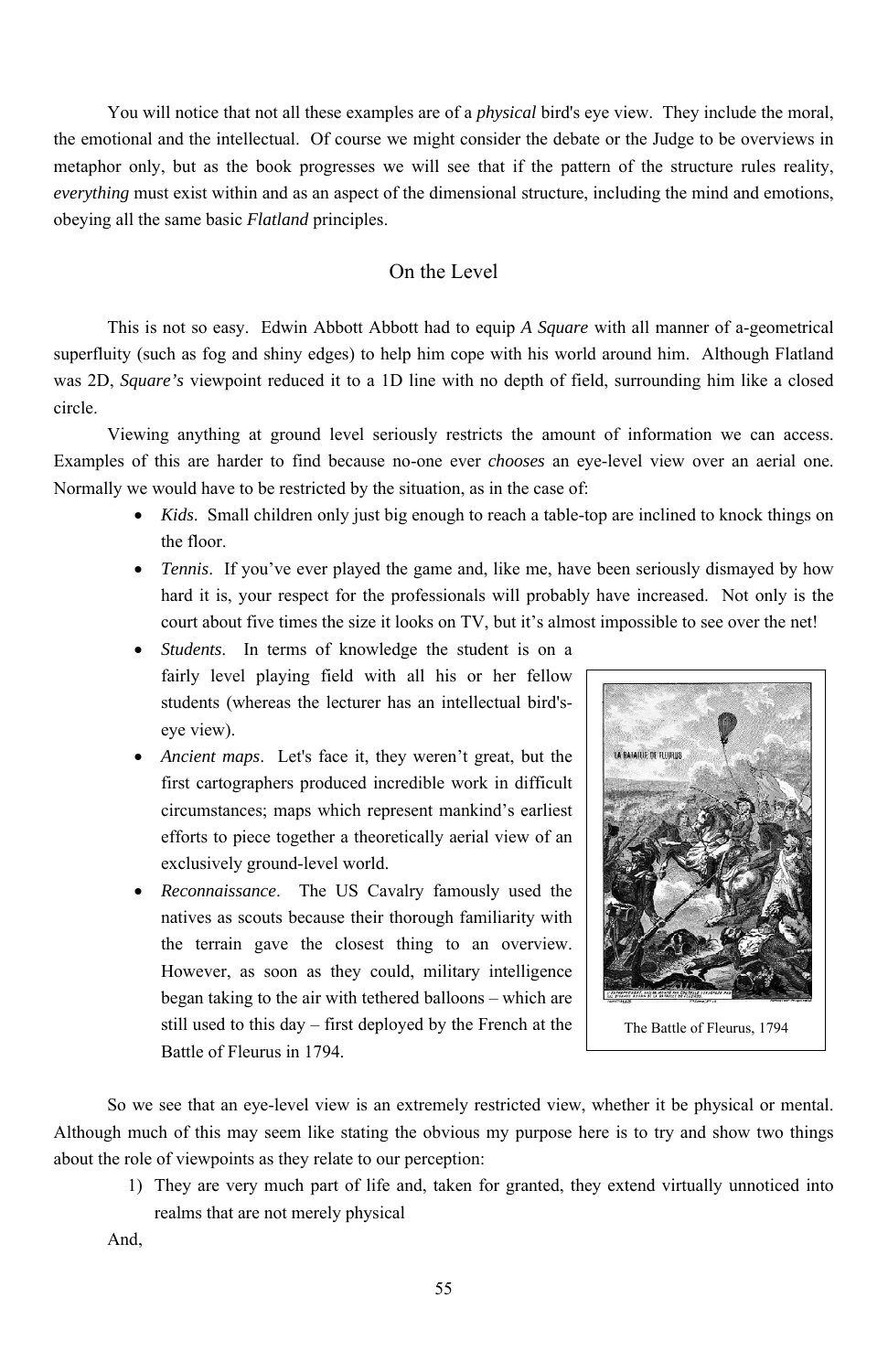2) Our everyday experience of viewpoints obeys the same rules in principle as EA Abbott demonstrated apply between geometrical dimensions.

### From Below

Extremely tall people may consider height a bit of a curse, but at the end of the day no-one *wants* to be short (I'm not that tall myself). Unless you happened to be located in the grating under the sidewalk where Marilyn Monroe swirled her skirt, or down a kerbside drain in Dallas where JFK's true killer may have been lurking, there is usually little advantage to looking up. Dimensionally, as *Flatland* shows, viewing something from below is a complete non-starter. The fact is – as we saw with *A Square's* doomed efforts to figure out where *Sphere's* voice was coming from – there is simply nothing to see, because a truly flat 2-Dimensional surface (length and width) has *no third dimension* (height). The higher dimension is therefore *completely invisible to the lower.* This is simple geometry and we must permit it to inform our worldview.

The logic is clear: from a purely geometrical point of view, 'higher dimensions', 'spiritual planes' etc would be physically invisible *by geometrical definition*. This is not an esoteric statement, requiring one

that is by the *Principle of Cross-Sections*<sup>c</sup>. When *Square* experienced *Sphere's* presence it was within his own flat 2D world, in cross-section. The part of *Sphere* that he witnessed was a circle, or disk, having no 3rd Dimension of height, and yet paradoxically, *in character the 2D slice was fully Sphere.*

to believe or disbelieve anything. It's a simple question of mathematics which, unlike religion, is not a discipline noted for its subjectivity. Personally I do not think science need be quite so touchy about the subject of spirituality, blest as we are with geometry.

b <sup>b</sup> http://www.space.com/16281-big-bang-god-intervention-science.html - Accessed 18<sup>th</sup> Feb 2017<br><sup>c</sup> *The Principle of Cross-Sections:* A lower dimension can experience higher dimensions only in cr

*Reflection…* The basic geometry of viewpoints reveals materialism to be a faith position<sup>a</sup>, as one cannot geometrically  $$ i.e. scientifically – prove the non-existence of a higher dimension from a lower. Of course one cannot prove its existence either. This is in keeping with the view of astrophysicist Alex Filippenko of UC Berkeley who maintains, *"I don't think you can use science to either prove or disprove the existence of God."* <sup>b</sup>

<sup>-</sup>



As *Flatland* demonstrates, there is only one way for a lower dimension to experience a higher and

 *The Principle of Cross-Sections:* A lower dimension can experience higher dimensions only in cross-section as they pass through in consecutive slices.

a The materialist worldview boils down to: 'I *believe* that all that exists is what I can see'. This, in light of the fact that magnetic and gravitational fields are invisible, must be further refined to, 'I *believe* that all that exists is what I and others whose judgment I trust have quantified'. Any rational person should be able to see that we all live by faith – the only difference is how wide we cast the net.